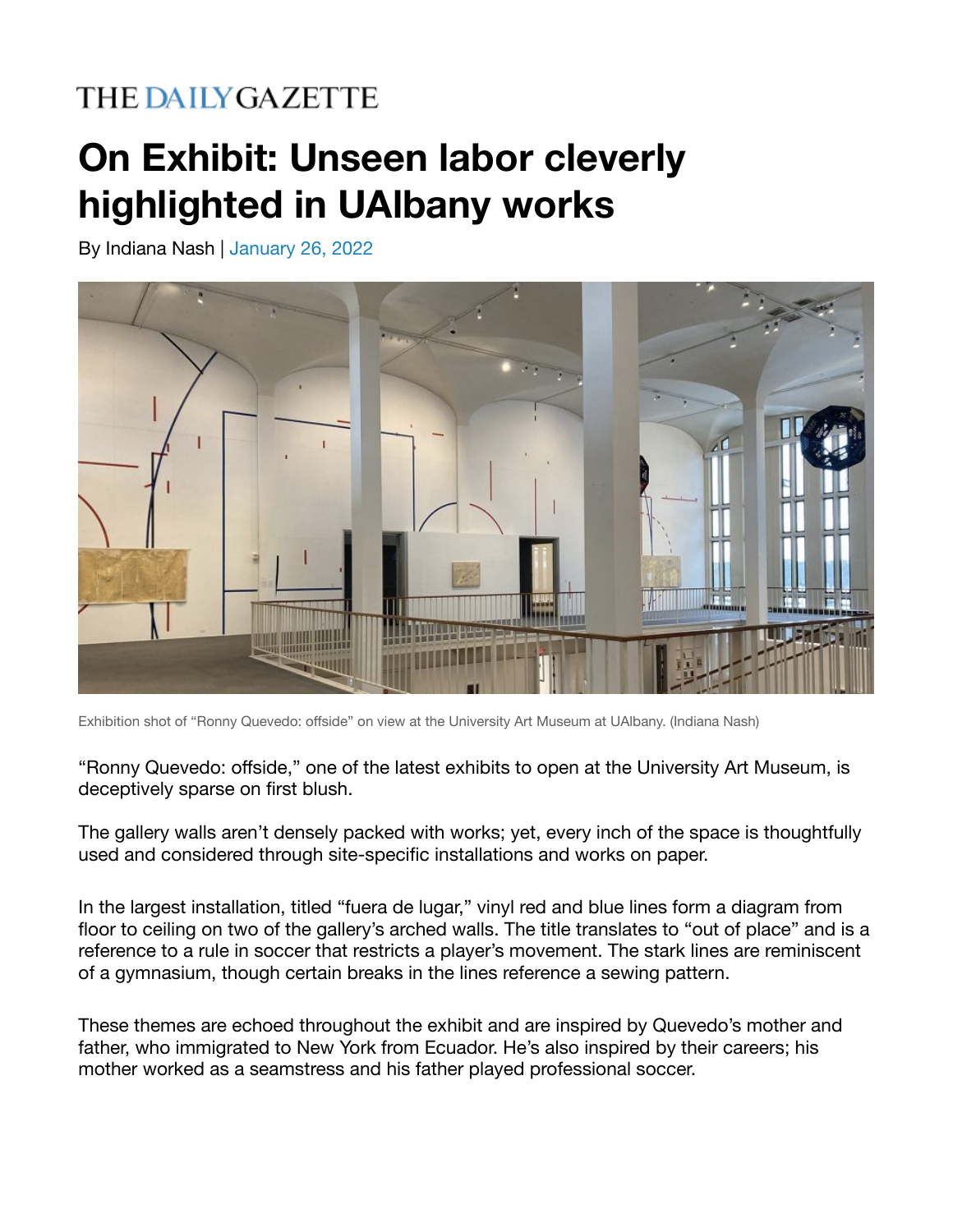Quevedo weaves those two pieces of his family's identity together, especially in works like "Ode to Liga Deportiva Guayaquil de Indoor Futbol (Working Class Epistemology)." Thin wooden planks are lined up on a large panel and topped with flecks of red, white, orange and yellow, creating a frantic pattern. Dress patterns peek out from gaps between the planks.

In another piece, "el back-centro," the references are layered together more ambiguously. Dress patterns mounted on muslin are depicted in gold leaf and placed so that their lines create a shape reminiscent of a field. Black thread sewn on top is a possible reference to certain field lines.

Elsewhere in the exhibit, Quevedo considers cultural structures and traditions in 'a mother's hand," an installation that features a pyramid shape made of stacked plywood boxes. The shape references platform architecture and agricultural terracing of the Andes, as well as stadium bleachers. It also pays homage to pre-Columbian textile work.

The piece is on the first floor of the gallery and helps to ground the entire exhibit within the gallery space. Quevedo also placed works on carbon paper on each of the gallery's four walls, denoting the four cardinal directions. These help to orient the viewer, even as installations like "fuera de lugar" disorient and raise questions about belonging and finding one's place in the world.

Quevedo's work pulls together the personal and the political and pairs well with video installations by Rodrigo Valenzuela, also on view at the museum.

The multidisciplinary artist is a former day laborer and his work highlights overlooked or unseen labor.

In one video, a man is seen drawing a diagram of a stadium on a chalkboard. Alongside that, a group of workers pick up trash and clean a stadium presumably after a sporting event. Overlaid on top of these videos is a narrative spoken by two people, each talking about the importance of working hard, of discipline, etc. The voices belong to Bear Bryant (1913-1983), 25-year head coach of the University of Alabama's football team, and Ray Lewis, National Football League player and two-time Super Bowl champion.

Between Bryant and Lewis' narrations, a member of the cleaning crew tells viewers about his journey of migrating to the United States, how he isn't ashamed of his work and how he just wants to work hard.

It's easy to assume at first that the man seen drawing the diagram is planning out football plays, yet as the minutes tick by, it's clear to see that he's drawing plans for the stadium's cleaning crew.

The comparison between the cleaners and the players validates the work that the cleaning crews do while also raising questions about how that labor is viewed and why it's viewed that way.